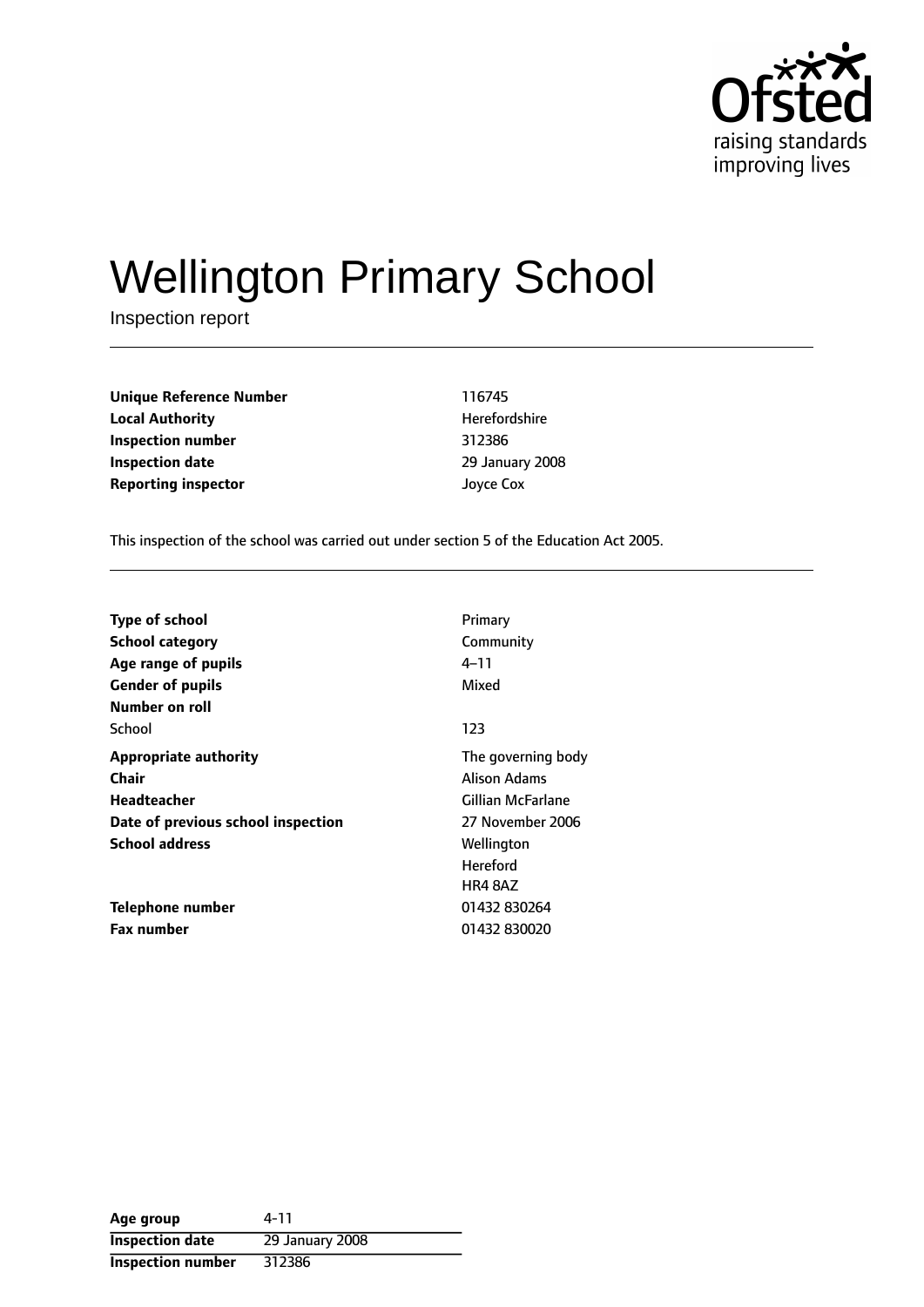.

© Crown copyright 2008

#### Website: www.ofsted.gov.uk

This document may be reproduced in whole or in part for non-commercial educational purposes, provided that the information quoted is reproduced without adaptation and the source and date of publication are stated.

Further copies of this report are obtainable from the school. Under the Education Act 2005, the school must provide a copy of this report free of charge to certain categories of people. A charge not exceeding the full cost of reproduction may be made for any other copies supplied.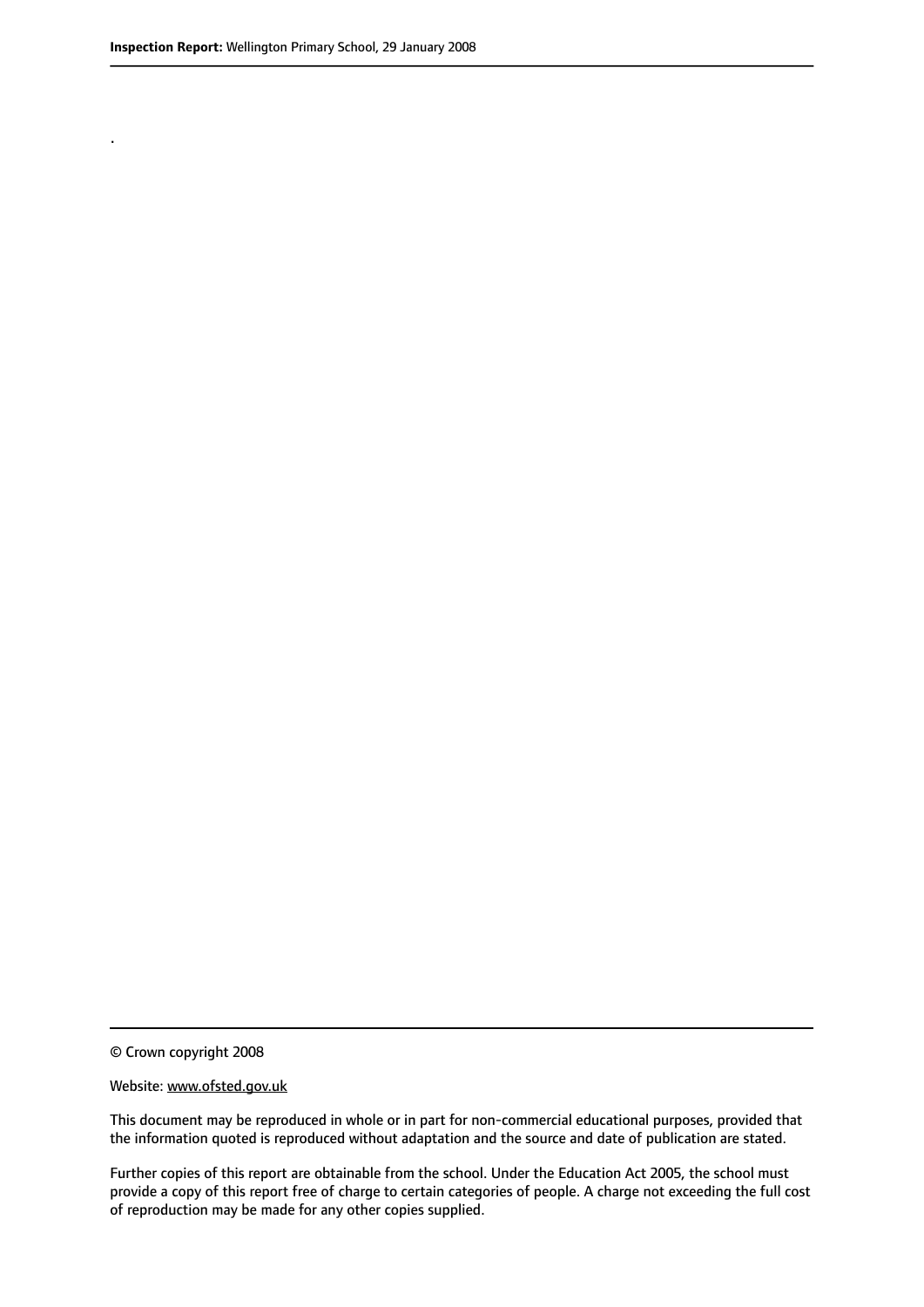# **Introduction**

The inspection was carried out by two Additional Inspectors

## **Description of the school**

The school serves the local village and other surrounding villages. Almost all pupils are from White British backgrounds, although a very small number of pupils are at an early stage of learning English as an additional language. The proportion of pupils with learning difficulties and/or disabilities is below average but increasing. Children enter the school with skills and experiences that are broadly typical of four year olds.

The school is part of the Intensifying Support Programme which is a national initiative aimed at raising standards in English and mathematics. It has won many awards for its work, including the FA Charter Standard, an Achievement Award an Artsmark Silver award, an Activemark, an Ecoschools Award and a Healthy Schools Award.

When the school was inspected in November 2006, it was given a Notice to Improve. Significant improvement was required in relation to pupils' progress and the quality of teaching and learning at Key Stage 2.

## **Key for inspection grades**

| Grade 1 | Outstanding  |
|---------|--------------|
| Grade 2 | Good         |
| Grade 3 | Satisfactory |
| Grade 4 | Inadequate   |
|         |              |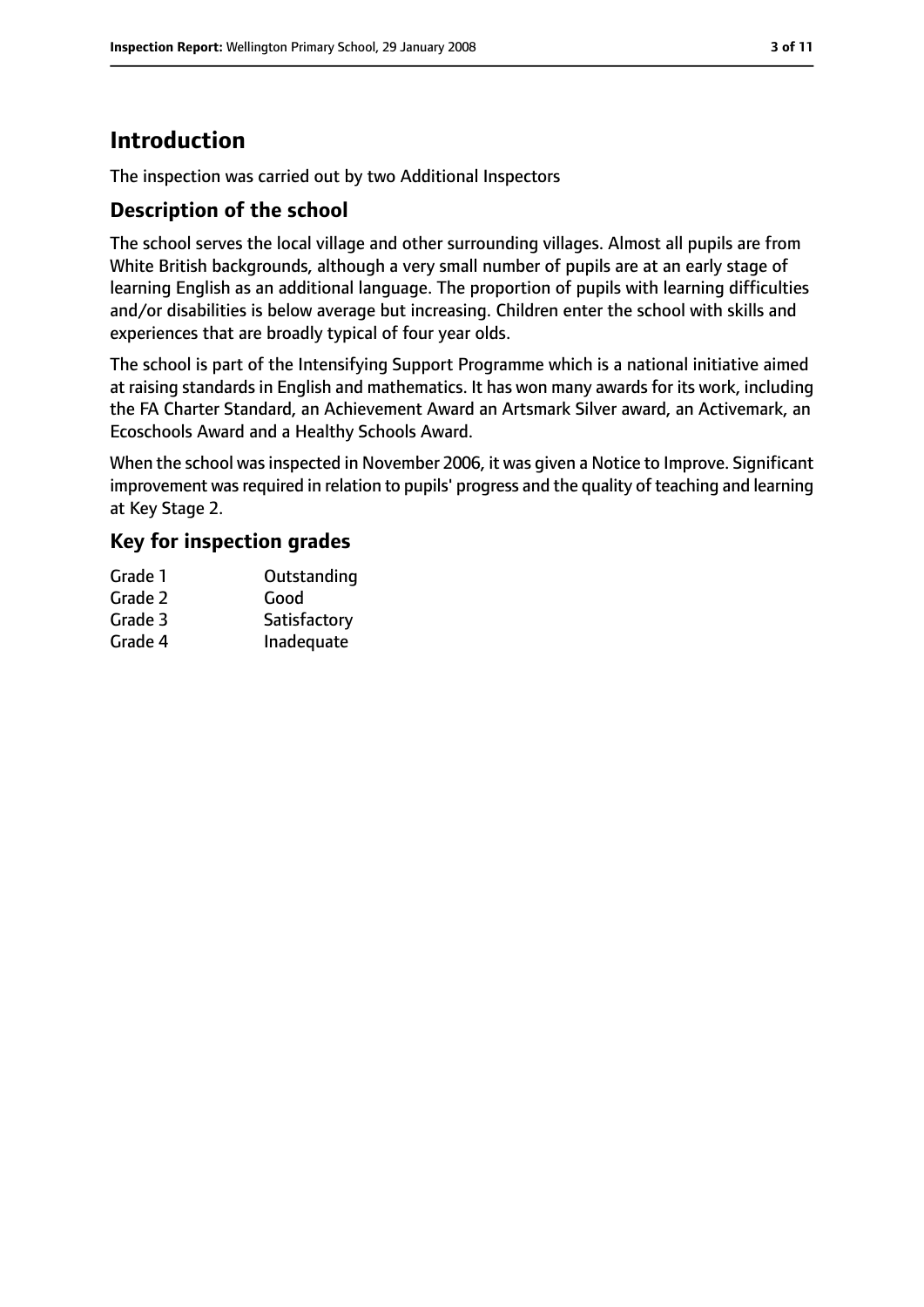## **Overall effectiveness of the school**

#### **Grade: 3**

In accordance with section 13 (5) of the Education Act 2005, HMCI is of the opinion that the school no longer requires significant improvement. The school has successfully tackled the issues raised at the last inspection and now provides pupils with a satisfactory education. The key factors in this good improvement are effective leadership and management by the headteacher, improved strategic planning, accurate assessment, and the commitment of staff and governors to embrace change and to do their best for pupils. Good improvement has been made in raising the quality of teaching in Key Stage 2, and in the way teachers use assessment information to plan pupils' learning. Consequently, standards are average and rising, and pupils' achievement is satisfactory. There is strong determination and a satisfactory capacity amongst all staff to ensure that the school continues to improve and subject leaders are having a stronger influence on improving standards and achievement. Overall, leadership and management are satisfactory.

Children in the Foundation Stage have a secure start to school and nearly all meet the expected levels by the time they enter Year 1. The outdoor learning area is developing to ensure children have a full outdoor curriculum every day. A determination to wipe out underachievement has led to good improvement in pupils' achievement and standards by Year 6. In 2006, poor results in the Year 6 national tests indicated that pupils had not made the expected progress between Years 3 and 6 because of inadequate teaching in some classes. Over the past year there have been considerable improvements to the quality of teaching and learning in Key Stage 2, the result of rigorous monitoring by senior leaders and improved assessment. Standards rose considerably in the national tests in 2007 and tracking data confirms that pupils' progress in Year 6 is good this year as well.

Teaching and learning are satisfactory and good in several classes. Some inconsistencies remain, primarily in the way teachers use their skills and resources to engage all pupils. However, teaching is improving in other key aspects. Classes are managed effectively, relationships are good, and pupils of different abilities are suitably challenged. Pupils generally find lessons interesting and, as a result, they clearly enjoy their work and are keen to learn. The school has successfully amassed a large amount of valuable assessment and tracking information so staff can track pupils' progress. However, not all pupils are clear as to how they can improve their work or which aspect of a task they need to focus on. Their personal development and behaviour are good and pupils make an excellent contribution to school life. The school's good links with outside agencies, the local authority and other schools enrich and enliven the satisfactory curriculum. Care, guidance and support for pupils are satisfactory, with strong pastoral care making sure pupils feel safe at school. The staff share the headteacher's strong drive and clear focus on raising achievement. Rigorous checking of its performance, coupled with good support from the local authority, provides the school with an extremely accurate picture of its strengths and areas for development. Improvement plans in literacy and mathematics have the correct priorities. The rapid improvement in pupils' achievement in Key Stage 2 shows the school is securely placed to improve further.

#### **Effectiveness of the Foundation Stage**

#### **Grade: 3**

Children's achievement in the Foundation Stage is satisfactory and nearly all children attain the expected levels by the time they enter Year 1. Senior leaders are working closely with the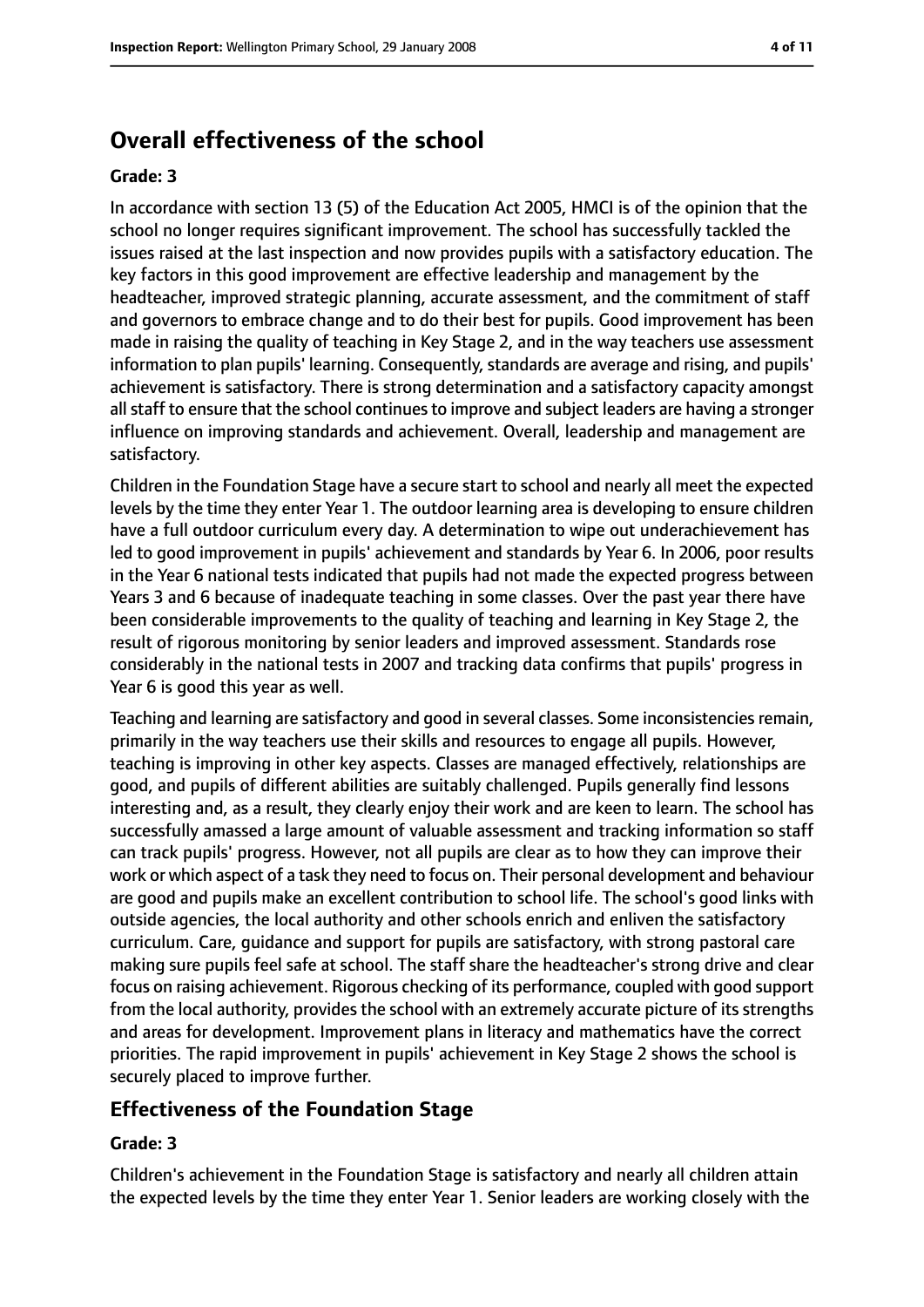local authority to improve curriculum planning. Staff are developing their expertise in observing and assessing children's progress. Children's personal development is good. Children are becoming increasingly independent as they learn to choose activities that interest them and take care of themselves and their belongings. They behave well and most enjoy learning, although some wander off to other activities if they have been kept sitting for too long on the carpet. The introduction of regular, focused sessions to help children learn their letters and sounds are improving their progress in early reading and writing skills. Staff make sure children are safe and well cared for. The outdoor area is not yet fully developed to ensure all the required areas of learning are covered and children do not have daily easy access to the outdoor environment.

## **What the school should do to improve further**

- Improve the quality of teaching in Key Stage 2 so that it is consistently good or better to enable pupils to make faster progress and reach more challenging targets.
- Ensure pupils are clear about how they can improve their work and which aspects of a task they most need to focus on.
- Improve the outdoor provision for children in the Foundation Stage.

A small proportion of schools whose overall effectiveness is judged satisfactory, but which have areas of underperformance, will receive a monitoring visit by an Ofsted inspector before their next section 5 inspection.

## **Achievement and standards**

#### **Grade: 3**

Children achieve satisfactorily in the Foundation Stage and most attain the expected levels on entry to Year 1. In Key Stage 1, pupils' achievement is satisfactory and pupils attain average standards at the end of Year 2. The school's data and pupils' work show that standards in Year 6 rose significantly in 2007, especially in mathematics, and are continuing to do so this year. In the national tests in 2007, more pupils attained the higher Level 5 in English, mathematics and science than in previous years. Teachers' expectations for pupils' progress are greater than they were at the time of the last inspection, with the result that pupils' achievement isimproving in all areas of the curriculum. Pupils are set challenging targets to attain in the Year 6 national tests and staff are working hard to ensure these are met. Effective extra help for pupils with learning difficulties and/or disabilities enables them to achieve as well as other pupils. The small number of pupils who are at an early stage of learning English achieve satisfactorily.

## **Personal development and well-being**

## **Grade: 2**

Pupils' spiritual and cultural development is satisfactory and moral and social development is good. Pupils' behaviour is good which contributes significantly to the improving achievement. Pupils say they feel safe in school and show a good awareness of healthy lifestyles by increasingly selecting the healthy option at lunchtimes and joining in enthusiastically with all the many sporting activities. Their clear enjoyment of school is reflected in average, but improving, attendance levels. Pupils contribute exceptionally well to community life. They are very involved in school and village activities, raise considerable amounts of money for local and global charities, and conscientiously collect litter in school and in the neighbourhood. They run the Puffin Book Club efficiently and enjoy being 'buddies' with new pupils to help them settle quickly. Pupils feel that they have a real say in school life through the school council. As one member said, 'I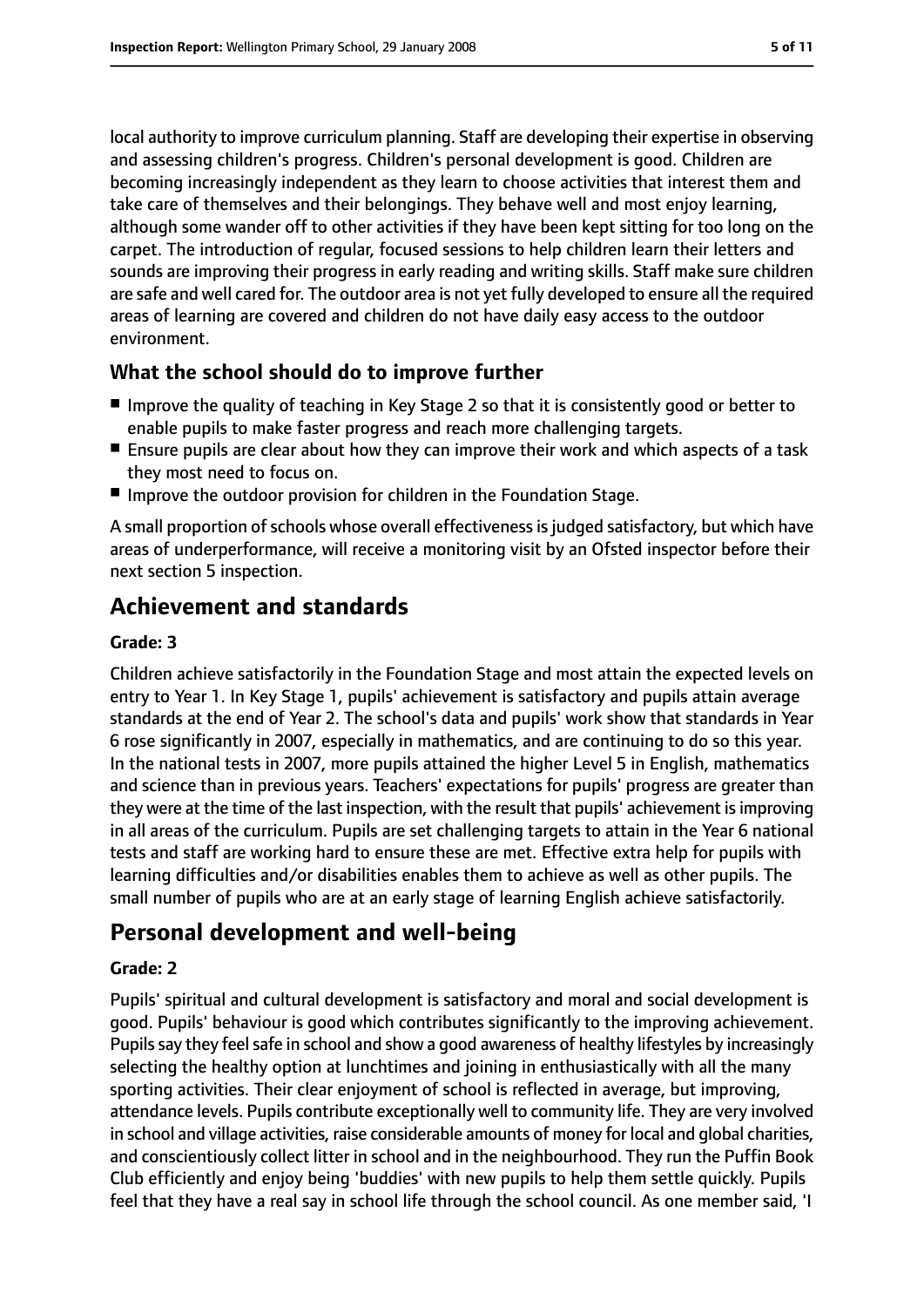enjoy helping and want to do things for the other children.' The council's involvement in growing and selling vegetables to improve playground facilities is having a marked impact on school life and pupils' fitness levels. Average standards in the basic skills and satisfactory opportunities to improve their information and communication technology skills provide sound preparation for pupils' future lives.

# **Quality of provision**

## **Teaching and learning**

#### **Grade: 3**

There are many signs that teaching is improving. Highly effective assessment information enables teachers to plan work precisely to cater for all abilities, including more able pupils. Older pupils say they can see a 'real difference' in the way they are taught and feel lessons are 'really interesting'. Teachers work very hard to make pupils' learning relevant so they can capture pupils' attention. Teaching assistants are deployed effectively to support pupils with learning difficulties and/or disabilities. Whilst there is much good teaching, it is satisfactory overall because of inconsistencies in the way teachers involve pupils in their learning and explain what they want pupils to learn by the end of a lesson.

## **Curriculum and other activities**

#### **Grade: 3**

A good range of clubs and activities encourage and enliven pupils' learning. These include French lessons, an exceptionally wide range of visits and activities, and language, science and design and technology events at the local high school. A focused emphasis on reading and writing in Key Stage 1 has led to improved standards. The programme to support pupils' personal development is effective, although opportunities to help them develop their spiritual and cultural awareness are limited. Meaningful links between subjects are starting to stimulate pupils' interest and enjoyment. The school makes good use of its links with other schools, as well as local groups and national initiatives, to enhance pupils' learning.

## **Care, guidance and support**

#### **Grade: 3**

Pastoral care is good and pupils feel secure and well supported. Staff know the pupils and their families well, ensuring the needs of pupils are catered for effectively. Parents appreciate this, one saying, 'All staff are approachable and listen to views. They are aware of any concerns before I raise them. This shows strong professional commitment and expertise in assessing the academic and social wellbeing of my children.' Secure child protection procedures are in place and staff awareness is good. An effective behaviour management system creates a calm, orderly atmosphere. The needs of pupils with learning difficulties and/or disabilities are quickly identified, allowing them to receive good support. Considerable improvement has been made in the way pupils' attainment and progress is recorded and used effectively to highlight their different learning needs. Most pupils know what their learning targets are but, in some classes, pupils are not always given sufficient advice and support to enable them to improve their work to reach these targets. Teachers' marking does not always tell pupils how they can improve their work.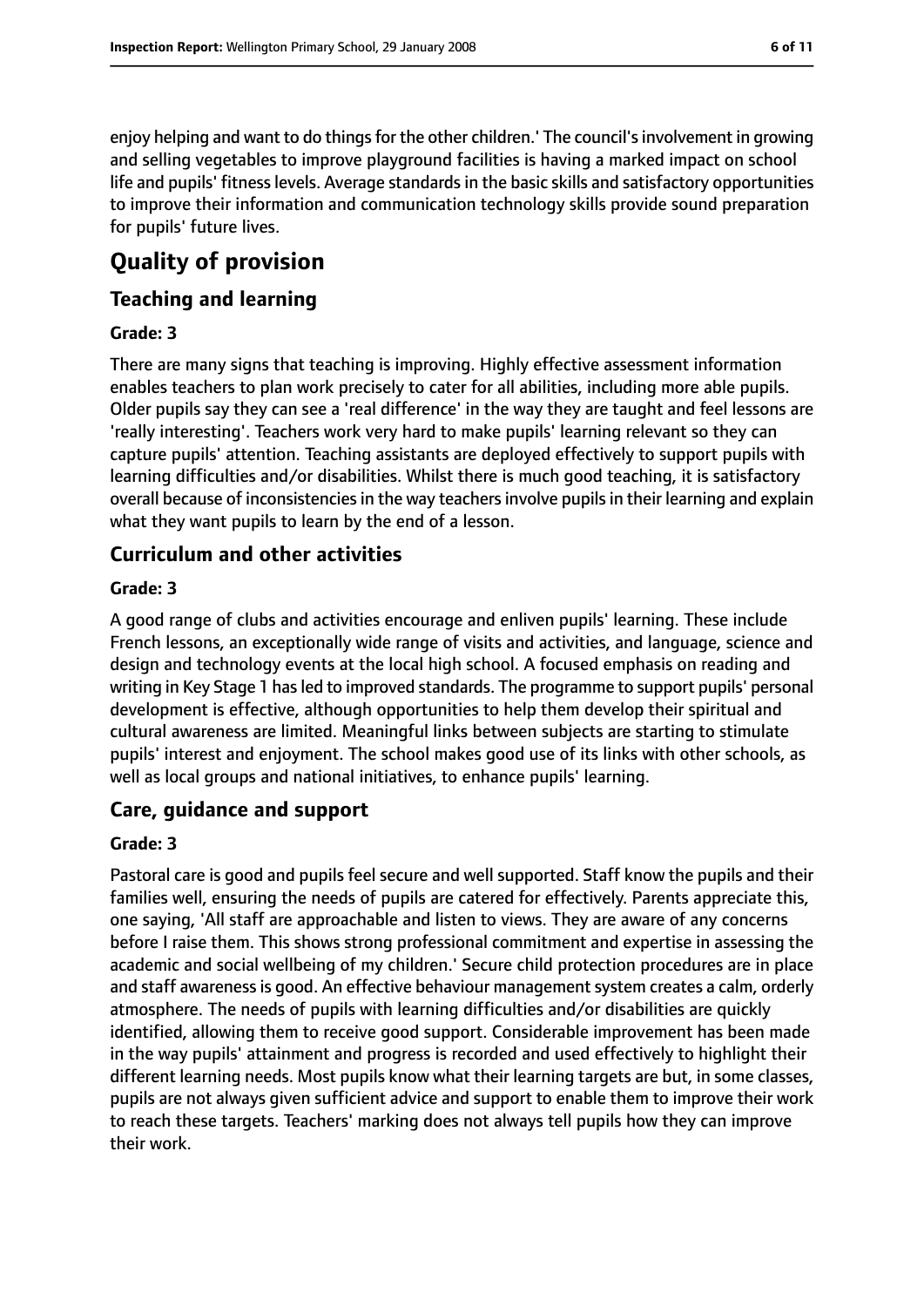## **Leadership and management**

#### **Grade: 3**

Improved and effective leadership and management by the headteacher have been the key to the school'simprovement. Over the last year, there has been determination from the headteacher and senior staff to improve the quality of teaching and learning and pupils' progress in Key Stage 2 successfully. Robust self-evaluation, including precise and rigorous use of assessment, means that the school has good quality action plans and sets precise and challenging targets for school improvement. Senior staff swiftly implemented regular and stringent monitoring to improve teaching and learning and eliminate inadequate teaching. Although teaching is now satisfactory, senior leaders accept that this is not good enough if pupils are to consistently achieve well and reach challenging targets. Governors are supportive, and play an increasing role in keeping a check on pupils' performance. Virtually all the parents are extremely happy with everything that the school provides. One parent, summing up the views of many, wrote, 'I have been delighted with my children'sschooling this year. The teachers keep them stimulated and interested and they thoroughly enjoy all subjects.'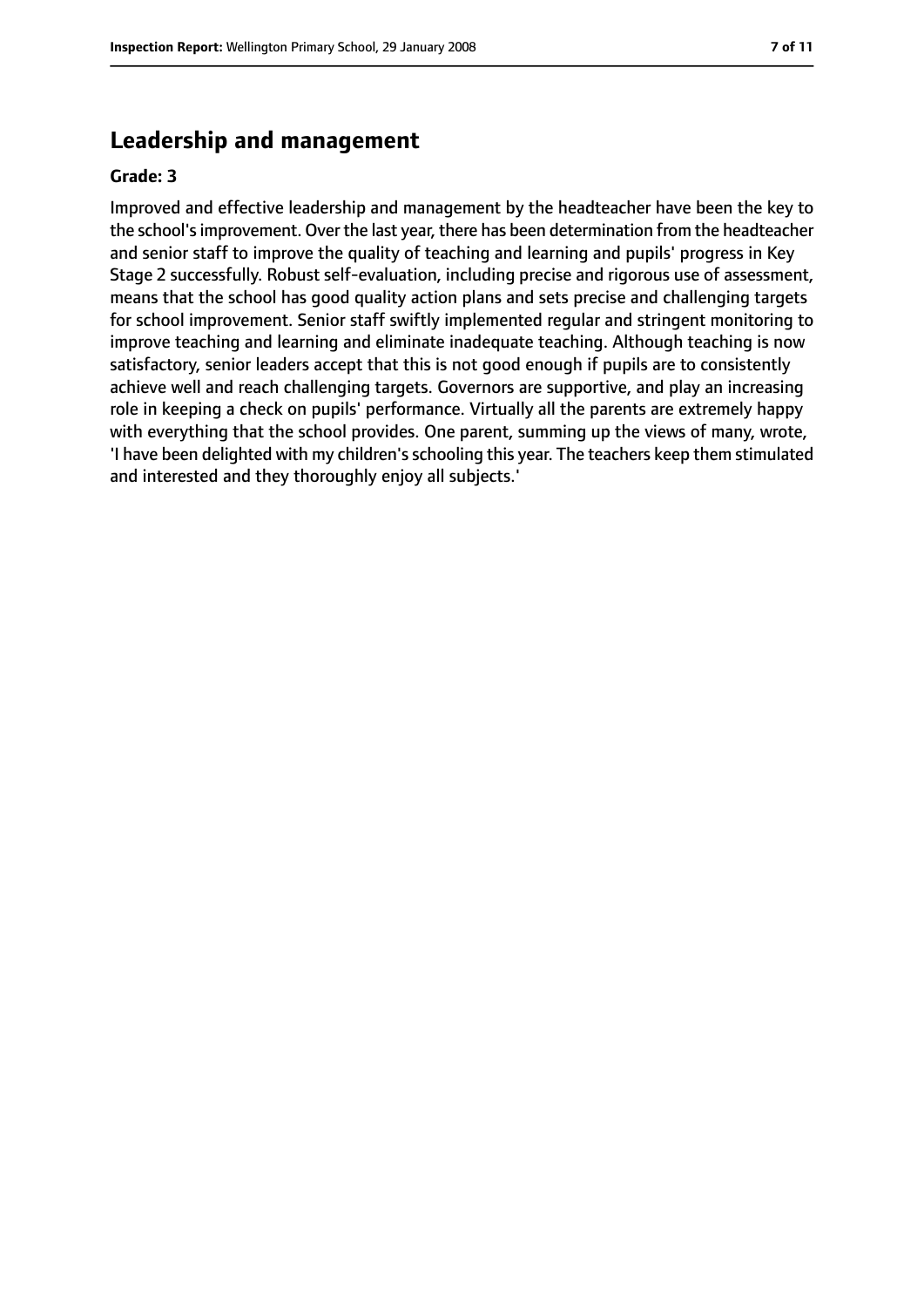**Any complaints about the inspection or the report should be made following the procedures set out in the guidance 'Complaints about school inspection', which is available from Ofsted's website: www.ofsted.gov.uk.**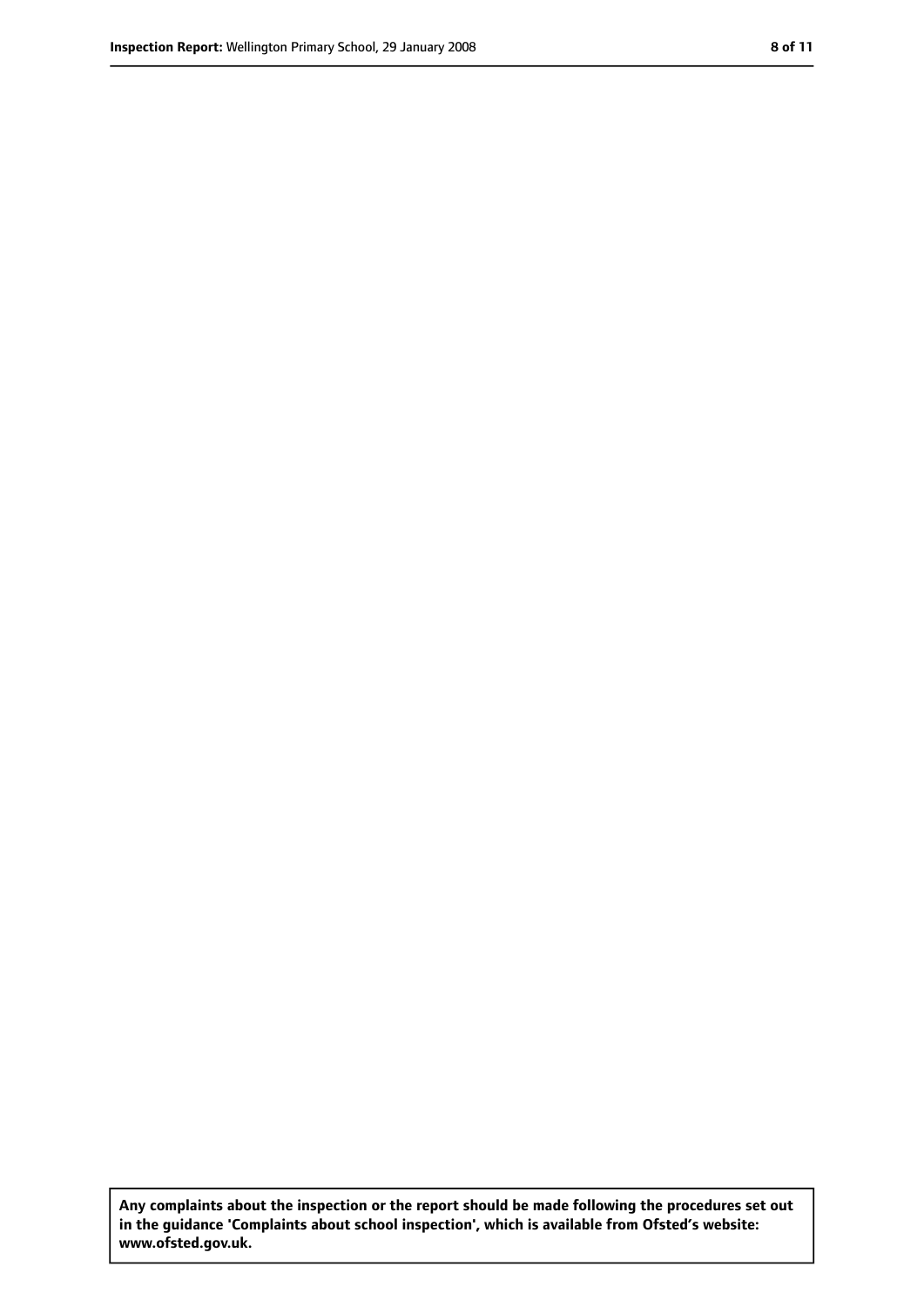#### **Annex A**

# **Inspection judgements**

| $^{\backprime}$ Key to judgements: grade 1 is outstanding, grade 2 good, grade 3 satisfactory, and | <b>School</b>  |
|----------------------------------------------------------------------------------------------------|----------------|
| arade 4 inadeguate                                                                                 | <b>Overall</b> |

## **Overall effectiveness**

| How effective, efficient and inclusive is the provision of education, integrated<br>care and any extended services in meeting the needs of learners? |     |
|------------------------------------------------------------------------------------------------------------------------------------------------------|-----|
| Effective steps have been taken to promote improvement since the last<br>inspection                                                                  | Yes |
| How well does the school work in partnership with others to promote learners'<br>well-being?                                                         |     |
| The effectiveness of the Foundation Stage                                                                                                            |     |
| The capacity to make any necessary improvements                                                                                                      |     |

## **Achievement and standards**

| How well do learners achieve?                                                                               |  |
|-------------------------------------------------------------------------------------------------------------|--|
| The standards <sup>1</sup> reached by learners                                                              |  |
| How well learners make progress, taking account of any significant variations between<br>groups of learners |  |
| How well learners with learning difficulties and disabilities make progress                                 |  |

## **Personal development and well-being**

| How good is the overall personal development and well-being of the<br>learners?                                  |  |
|------------------------------------------------------------------------------------------------------------------|--|
| The extent of learners' spiritual, moral, social and cultural development                                        |  |
| The extent to which learners adopt healthy lifestyles                                                            |  |
| The extent to which learners adopt safe practices                                                                |  |
| How well learners enjoy their education                                                                          |  |
| The attendance of learners                                                                                       |  |
| The behaviour of learners                                                                                        |  |
| The extent to which learners make a positive contribution to the community                                       |  |
| How well learners develop workplace and other skills that will contribute to<br>their future economic well-being |  |

## **The quality of provision**

| How effective are teaching and learning in meeting the full range of the<br>learners' needs?          |  |
|-------------------------------------------------------------------------------------------------------|--|
| How well do the curriculum and other activities meet the range of needs<br>and interests of learners? |  |
| How well are learners cared for, quided and supported?                                                |  |

 $^1$  Grade 1 - Exceptionally and consistently high; Grade 2 - Generally above average with none significantly below average; Grade 3 - Broadly average to below average; Grade 4 - Exceptionally low.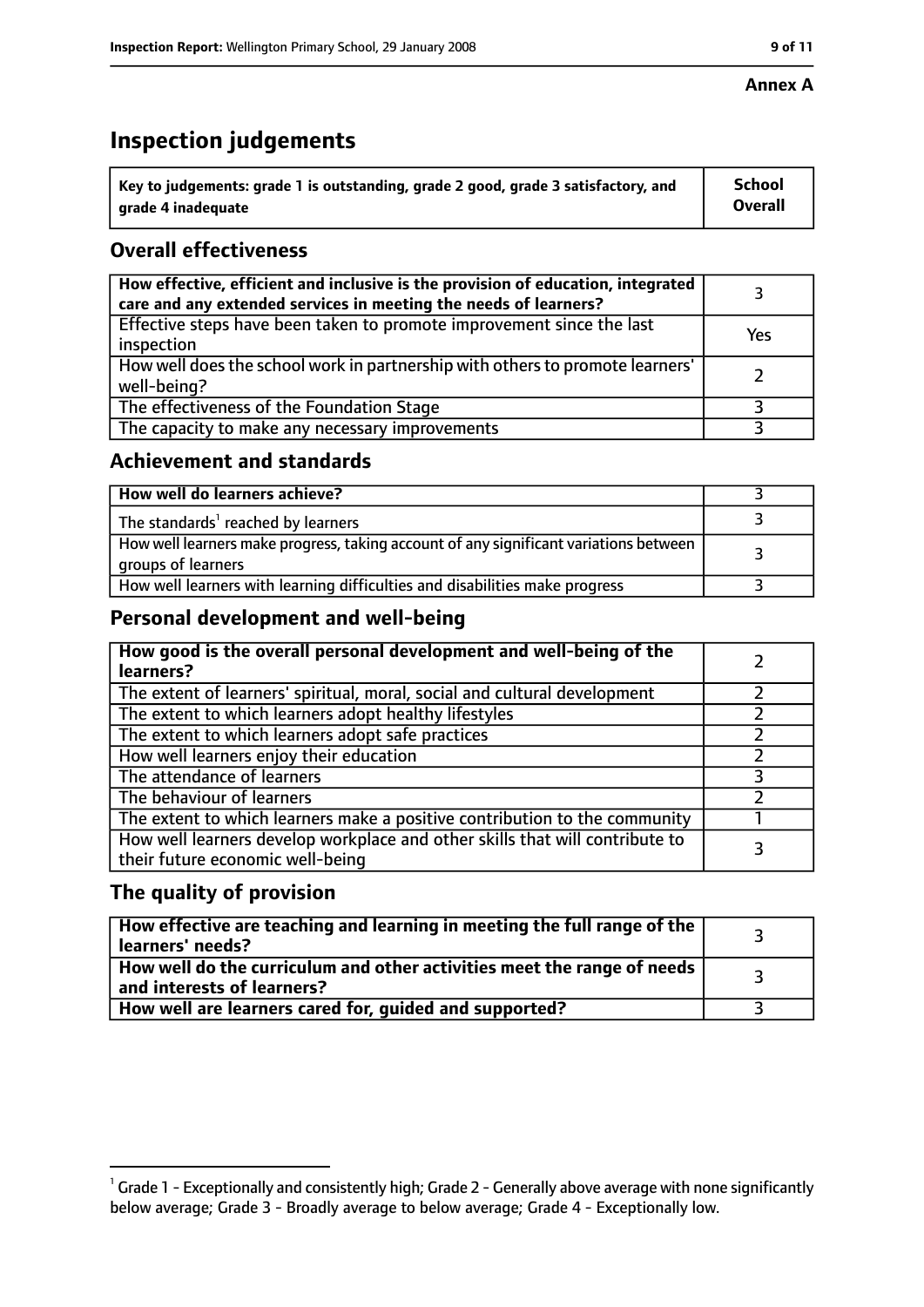# **Annex A**

# **Leadership and management**

| How effective are leadership and management in raising achievement<br>and supporting all learners?                                              |     |
|-------------------------------------------------------------------------------------------------------------------------------------------------|-----|
| How effectively leaders and managers at all levels set clear direction leading<br>to improvement and promote high quality of care and education |     |
| How effectively leaders and managers use challenging targets to raise standards                                                                 | 3   |
| The effectiveness of the school's self-evaluation                                                                                               | 3   |
| How well equality of opportunity is promoted and discrimination tackled so<br>that all learners achieve as well as they can                     | 3   |
| How effectively and efficiently resources, including staff, are deployed to<br>achieve value for money                                          | 3   |
| The extent to which governors and other supervisory boards discharge their<br>responsibilities                                                  | 3   |
| Do procedures for safequarding learners meet current government<br>requirements?                                                                | Yes |
| Does this school require special measures?                                                                                                      | No  |
| Does this school require a notice to improve?                                                                                                   | No  |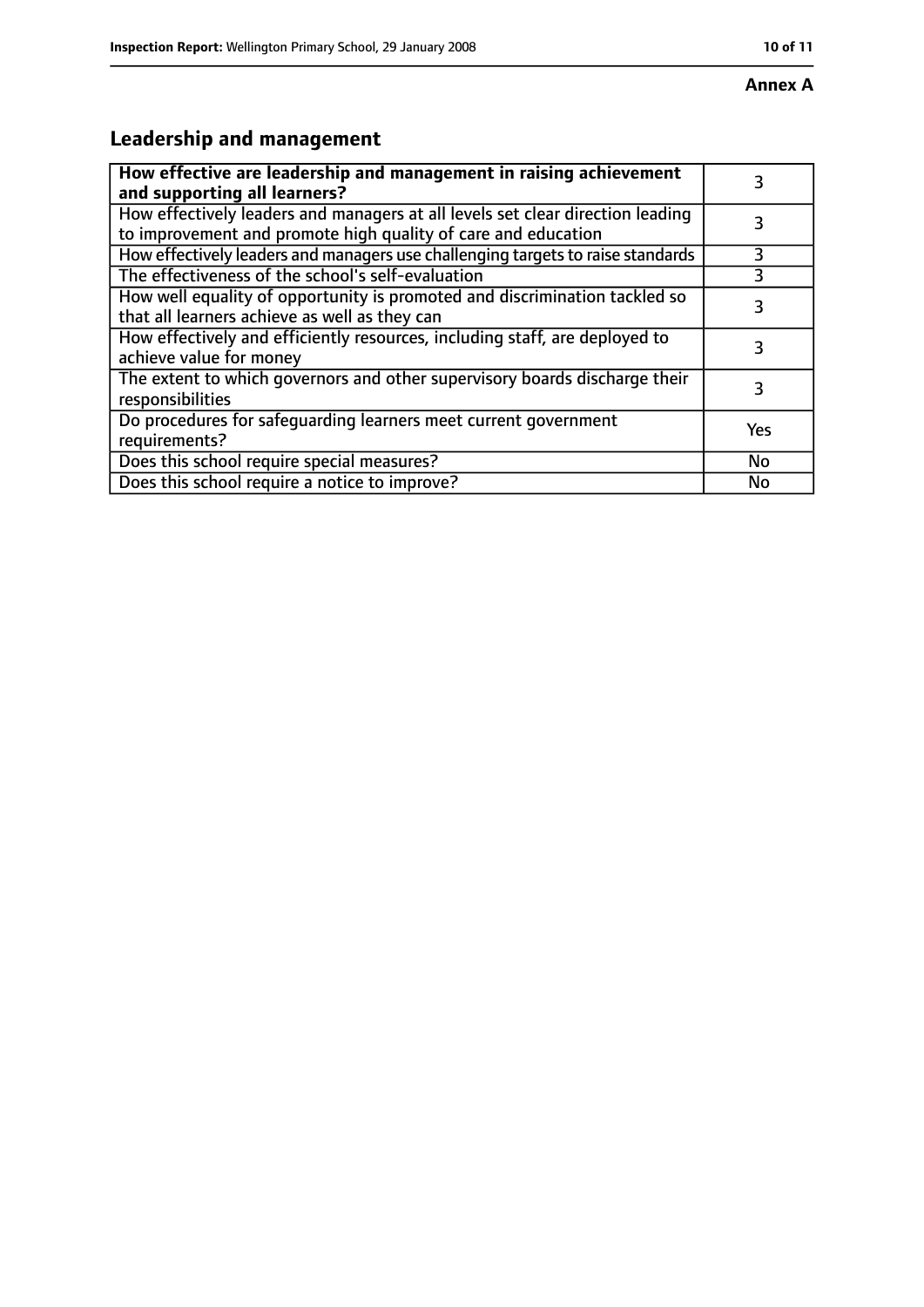#### **Annex B**

## **Text from letter to pupils explaining the findings of the inspection**

30 January 2008

Dear Pupils

Inspection of Wellington Primary School, Hereford HR4 8AZ

We enjoyed our visit to your school. You were polite and friendly and you made us feel welcome. We decided Wellington Primary is a satisfactory school. We also think it is getting better. Here are some of our findings.

- Your achievement is satisfactory and you reach average standards in English, mathematics and science.
- You enjoy school, feel safe and your behaviour is good.
- You accept responsibility well and make an excellent contribution to school life.
- Adults provide satisfactory teaching for you so that you make satisfactory progress.
- You have good relationships with your teachers and you work hard for them.
- You go to a very caring school. Everyone has your best interests at heart and wants you to be safe and happy and to do as well as you can.
- The headteacher is a good leader and the staff are working hard to make sure the school gets even better.

We have asked the school to do three main things to help it improve further.

- Improve teaching so that it is good in all lessons and you all achieve well and reach even higher standards in your work.
- Make sure that teachers help you to understand how you can improve your work so that you are really clear about what you need to focus on in lessons.
- Improve the outdoor area for children in the Foundation Stage.

You can play your part by continuing to work hard and behave well.

I wish you all the very best for the future.

Yours sincerely

Joyce Cox Lead inspector